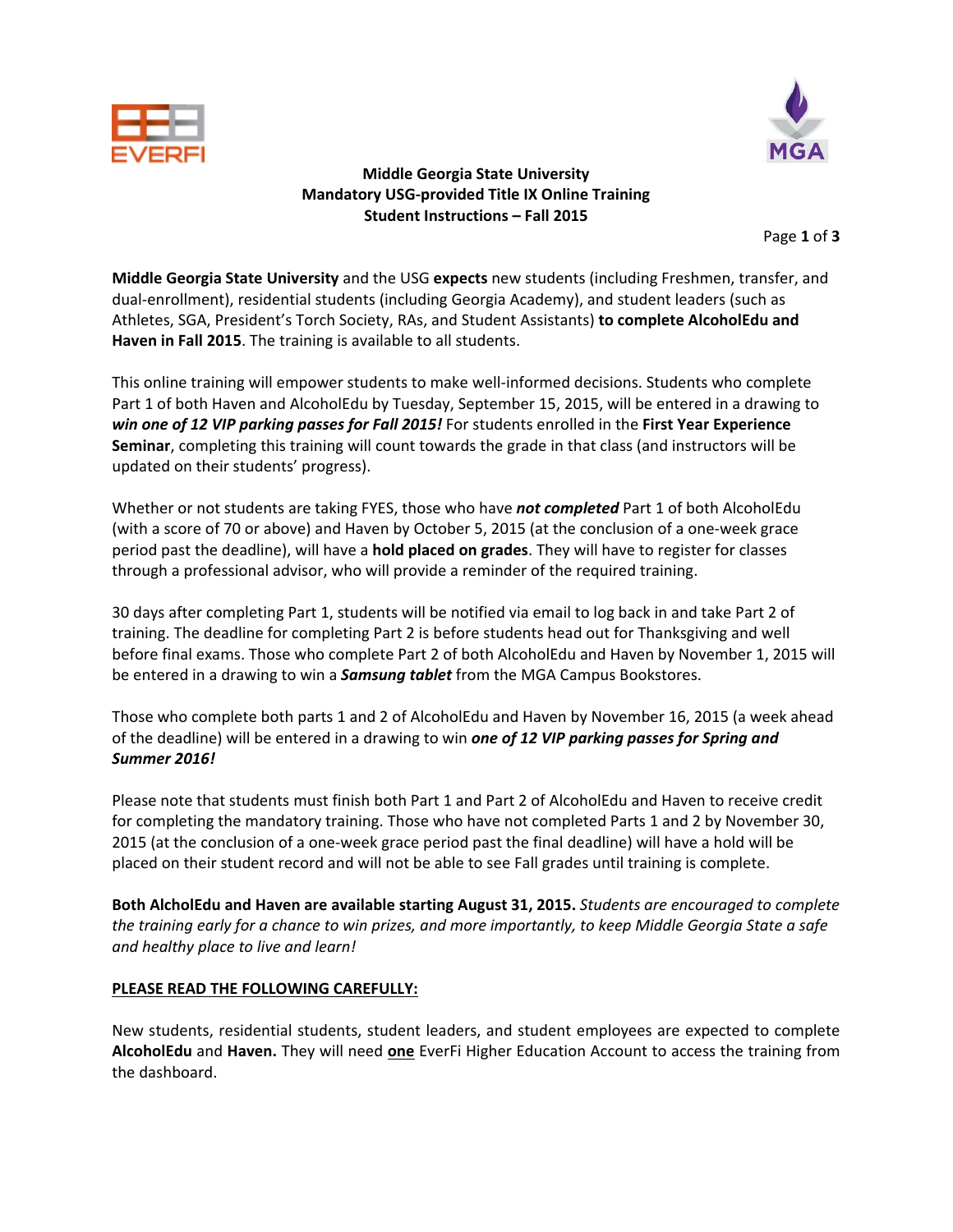



# **Middle Georgia State University Mandatory USG‐provided Title IX Online Training Student Instructions – Fall 2015**

Page **2** of **3**

## **Instructions for students to fulfill Middle Georgia State University's requirement:**

- Go to: **http://www.everfi.com/register**.
	- o Enter the Registration Code **c1bad7b4** (this will register you for both AlcoholEdu and Haven) and **click "I'm a Student"** to create your EverFi Account
	- o Use your Middle Georgia State email to register (i.e., firstname.lastname@mga.edu) and create a password you will remember
	- o When prompted, please enter your 9‐digit Student ID for Middle Georgia State University to receive credit for completion.
		- $\checkmark$  You can look-up your Student ID on the back of your Knight Card (the number begins with 983).
	- o When prompted, choose the group of which you are a member (choose the same group for both Haven and AlcoholEdu)
		- $\checkmark$  If you are a member of more than one group, you will receive this email multiple times, but need only register with EverFi once.
		- $\checkmark$  If you are a Freshman, select that group (whether or not you are also living on one of our campuses, are an Athlete, etc.).
		- $\checkmark$  If you are a new student who Transferred from another institution, select New Student – Transfer (whether or not you are also living on one of our campuses, are an Athlete, etc.).
		- $\checkmark$  If you are a dual-enrollment student not in the Georgia Academy, select New Student MOWR (Move On When Ready).
		- $\checkmark$  If you are a Georgia Academy student, select that group (whether or not you are also a member of other groups, i.e. Torch Society).
		- $\checkmark$  If you are an Athlete who is not a Freshman, select Athlete (whether or not you live on campus and/or are involved in other groups, i.e. Torch Society, SGA, etc.).
		- $\checkmark$  If you are a Resident Assistant, select the campus on which you are an RA (whether or not you are also a member of other groups, i.e. Torch Society, SGA, etc.).
		- $\checkmark$  If you work on campus as a Student Assistant, select that group unless you are a Freshman (select Freshman), Georgia Academy (select New Student – Georgia Academy), an Athlete (choose Athlete), an RA (select the campus on which you reside), in the Torch Society (select Torch Society) or SGA (select SGA).
- Complete **Part 1** of both AlcoholEdu and Haven **by September 28, 2015.**
- After 30 days you will receive an invitation to complete **Part 2** of AlcoholEdu and Haven which must be completed **by November 23, 2015.**

### **Other Important Information:**

- You will need Internet access and audio capabilities.
- To avoid technical issues, please use any major web browser (e.g., Firefox, Internet Explorer, Google Chrome) released within the previous two years.
- You may take the training in multiple sittings (EverFi saves your work).